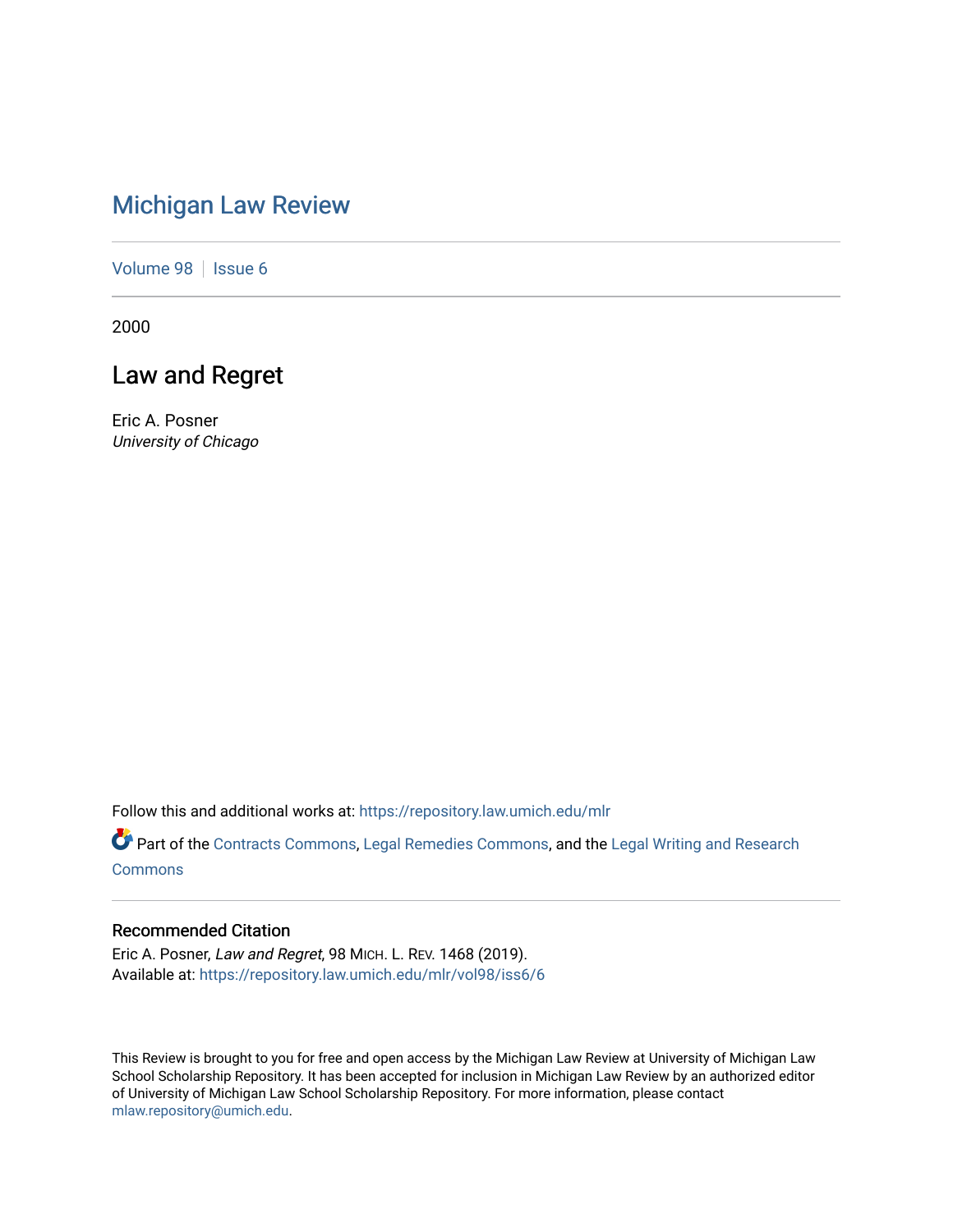## LAW AND REGRET

Eric A. Posner\*

CHANGING YOUR MIND: THE LAW OF REGRETTED DECISIONS. By  $E$ . Allan Farnsworth. New Haven: Yale University Press. 1998. Pp. xi, 271. \$30.

Professor Farnsworth's<sup>1</sup> topic is what he calls the "law of regretted" decisions," those laws "that apply when you change your mind and reverse a decision" (p. ix). One finds such laws across many doctrinal divisions. Contract law influences the decision to change one's mind about keeping a promise. Tort law influences the decision to change one's mind after starting to rescue another person. The law of wills influences the decision to change one's mind about the distribution of one's assets among heirs. Farnsworth believes there are general principles that underlie the law of regretted decisions. Although there are some "anomalies,'' Farnsworth hopes to "further the rationalization of legal concepts and the identification and eventual correction of their deficiencies" (p. ix). The rationalization of legal concepts appears to mean the identification of the common principles that underlie them and the revision of the legal concepts that violate those principles.

What are these principles? Farnsworth identifies six: reliance, intention, dependence, public interest, anti-speculation, and repose. But only the first two play an important role in Farnsworth's argument. The dependence principle, which appears to refer to cases in which conduct (rather than promising) puts others in a vulnerable position, is summoned to explain why a person might be liable in tort for beginning but failing to complete a rescue, and why family law holds a stepfather liable for child support after divorce if he has cut off the child's relationship with the natural father (pp. 93-96). The public interest principle, which is apparently a principle of economizing judicial resources, is ushered in to explain a handful of rules of civil procedure that discourage parties from changing their arguments.2 The antispeculation principle is hauled out to explain why certain "elections"  $\overline{-}$  by the victim of breach, to choose one remedy rather than another,

<sup>\*</sup> Professor of Law, University of Chicago. B.A., M.A. 1988, Yale; J.D. 1991, Harvard. - Ed. Thanks to Richard Craswell and Jack Goldsmith for very helpful comments, and to the John M. Olin Fund, the Sarah Scaife Foundation Fund, and the Ameritech Fund in Law and Economics, for generous financial support.

<sup>1.</sup> E. Allan Farnsworth is Alfred McCormack Professor of Law, Columbia Law School.

<sup>2.</sup> Pp. 188-89; see also p. 131 for an application to contract remedies.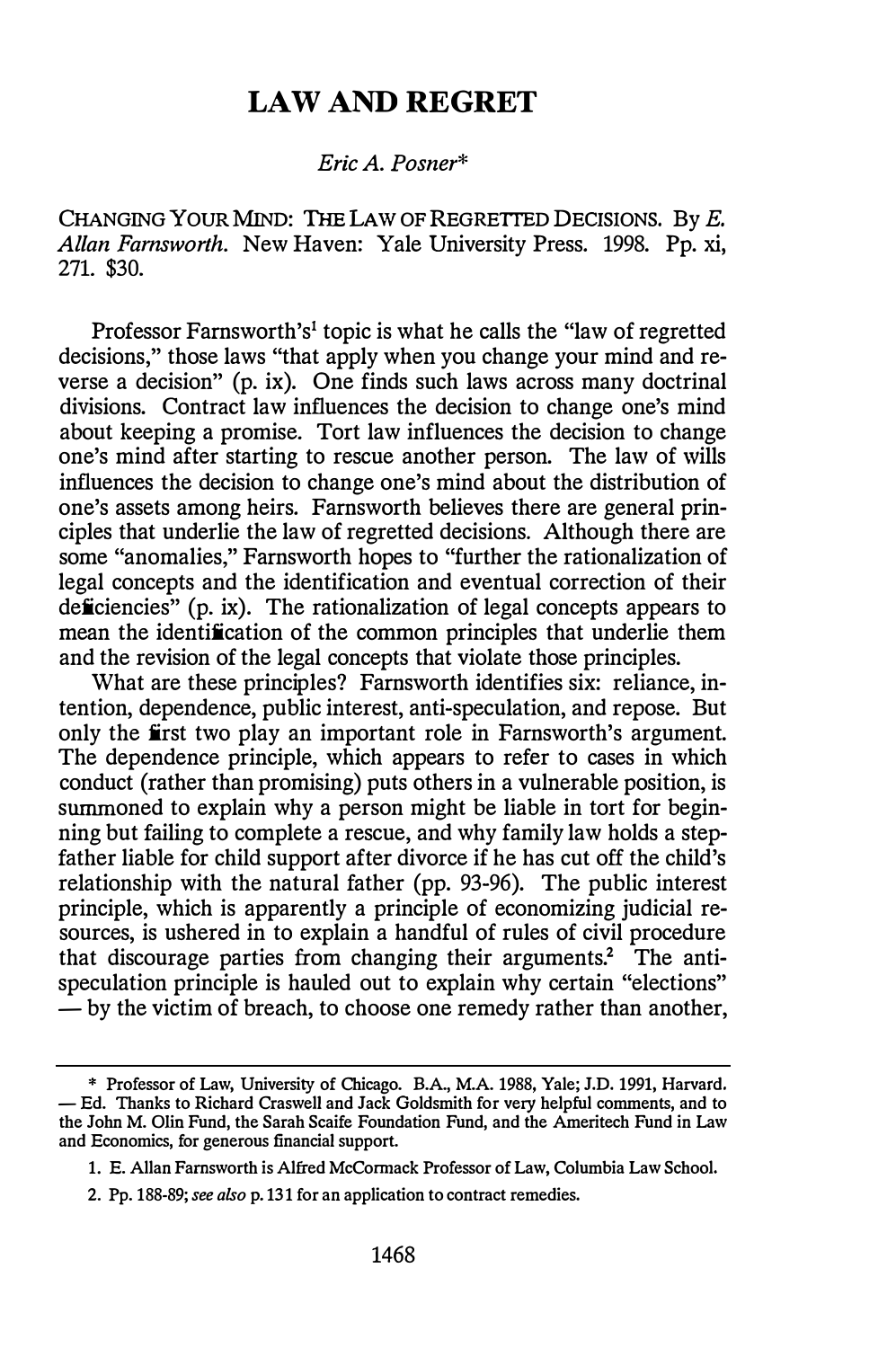or to terminate the contract, or by the victim of fraud to avoid the contract  $-$  are irreversible (p. 184). If they were not, the victim would in effect have a valuable option, but "there is a pronounced judicial distaste for allowing one party to speculate at the other's risk" (p. 184). And the repose principle is trotted out to explain why statutes of limitation bar claims even when there is no reliance on the claim holder's inaction (p. 194). These arguments may be reasonable, but they are peripheral, and unsurprising as well, so I will not focus on them.

The reliance principle has the starring role in Farnsworth's book, with the intention principle playing a supporting part. The reliance principle holds that the law should protect people who (reasonably?) rely on the representations or actions of others. The intention principle holds that the law should protect people's intentions. Farnsworth's grand claim appears to be  $\overline{-}$  he is nowhere very specific  $\overline{-}$  that the law of regretted decisions can be explained using these two principles (when the other four do not intervene). The law does not allow a person to change his mind (and, more important, act on that change of mind) when doing so harms someone who has (reasonably?) relied on the initial representation or action. When the reliance principle fails to explain a law, the intention principle is called upon. The law does not let a person change his mind when he did not intend to leave himself the opportunity to do so.

The argument runs into trouble quickly. Farnsworth correctly points out that the reliance explanation is circular (p. 40). If the law  $\overline{d}$  did not enforce promises, people would not rely on them  $\overline{-}$  or at least people would not rely on them being legally enforced. So reliance cannot be the reason why the law enforces promises.

To understand this argument, observe initially that frequently the law does not enforce promises on which people rely. For example, if you break your promise to give me \$100 as a gift, courts generally will not award me a remedy even if, relying on your gift, I buy a \$100 widget on credit. Or, if you break your promise to buy my house, but I did not accept by making a return promise to sell my house and then rely on your promise by firing my real estate agent, courts will not give me a remedy. Or even if I did accept, but we never reduced the contract to writing, courts generally will not give me a remedy even if I rely in some way. In all these cases, I rely on your promise, but would not receive a remedy.

Even when the law enforces promises, it does not always provide a remedy that compensates a person to the full extent of his reliance. Consider a construction contract between an entrepreneur and a contractor that provides that the contractor will complete a new store on a certain date. Making no allowance for delay, the entrepreneur orders stock to be delivered on the day after the completion date. When the contractor fails to finish on time, the entrepreneur claims as damages the cost of providing additional transportation and storage for the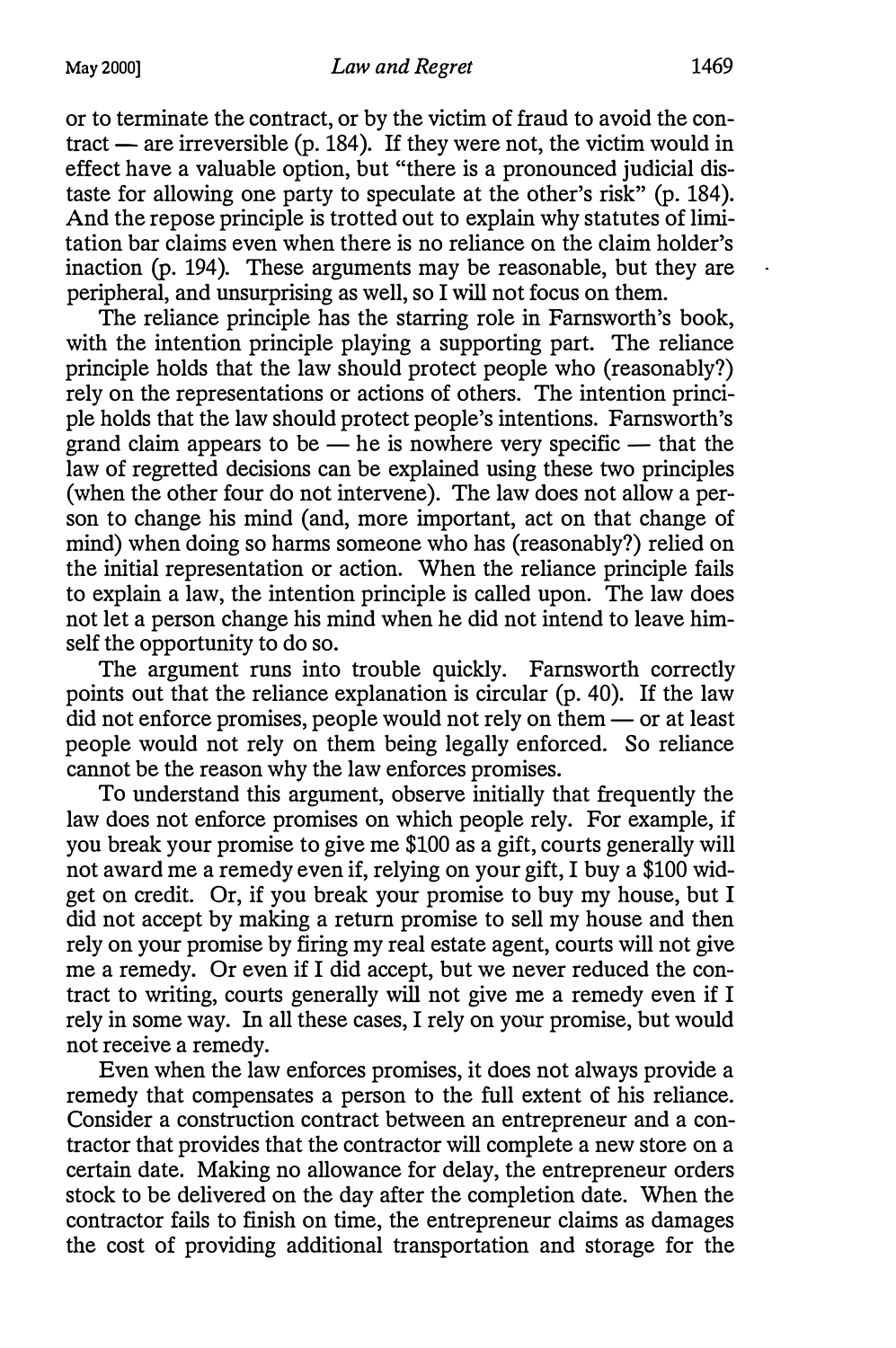stock.<sup>3</sup> A court will not usually award such damages. Reliance is protected only when it is reasonable.

But the theory that the reliance principle protects reasonable reliance, rather than any reliance, is not useful without an account of what is reasonable. To understand what reasonable reliance is, one needs a separate theory about what counts as reasonable reliance and what counts as unreasonable reliance.4 The claim that contract law reflects the influence of a reliance principle, without more, does not provide such a theory.

Farnsworth understands all this. Yet he says:

These objections ... ignore the certain outcry from those in the workaday world if the value of a promise had to be as deeply discounted as it would if the law did not protect the resulting expectations or reliance. The circularity argument overlooks the possibility that, regardless of legal consequences, a promise may arouse expectations or induce reliance because the promisee supposes that the promisor will be encouraged to perform by extralegal restraints. [p. 40]

The first point confuses the explanation and the thing that is to be explained. Everyone agrees that the legal enforcement of promises is sensible, but that does not settle the question of why legal enforcement of promises is sensible. That's what one needs a theory for, a theory different from the reliance theory. The "workaday world" would not object to learn that a theory other than the reliance principle explains why people can rely on promises; it would not care. Farnsworth's second point needs further development to be convincing. If extralegal restraints are effective, why is it necessary for the law to replace them? If they are not effective, why would people rely on them?

The most plausible answer to the question of why promises are enforced, is that by enforcing promises, the law enables people to make commitments that they would otherwise not be able to make, and these commitments allow people to obtain good things in return (cash, services, goods). If I cannot legally commit myself to repay loans with interest, banks will not lend me money to buy a house. One does not need to be a thoroughgoing Benthamite to recognize the value of laws and institutions that enable people to accomplish goals that are important to them and enhance their well-being. Indeed, Farnsworth, who

<sup>3.</sup> See Robert Cooter, Unity in Tort, Contract, and Property: The Model of Precaution, 73 CAL. L. REV. l, 11-12 {1985).

<sup>4.</sup> A discussion of this argument can be found in Randy E. Barnett, A Consent Theory of Contract, 86 COLUM. L. REV. 269, 275 {1986). Farnsworth's argument is, as he acknowledges, derivative of Fuller and Perdue's argument. See generally Lon L. Fuller & William R. Perdue, Jr., The Reliance Interest in Contract Damages: I, 46 YALE L.J. 52 {1936), and the literature that it has spawned. As Richard Craswell shows in a recent article, the influence of Fuller and Perdue's article has been unfortunate. See generally Richard Craswell, Against Fuller and Perdue, 61 U. CHI. L. REV. 99 {2000).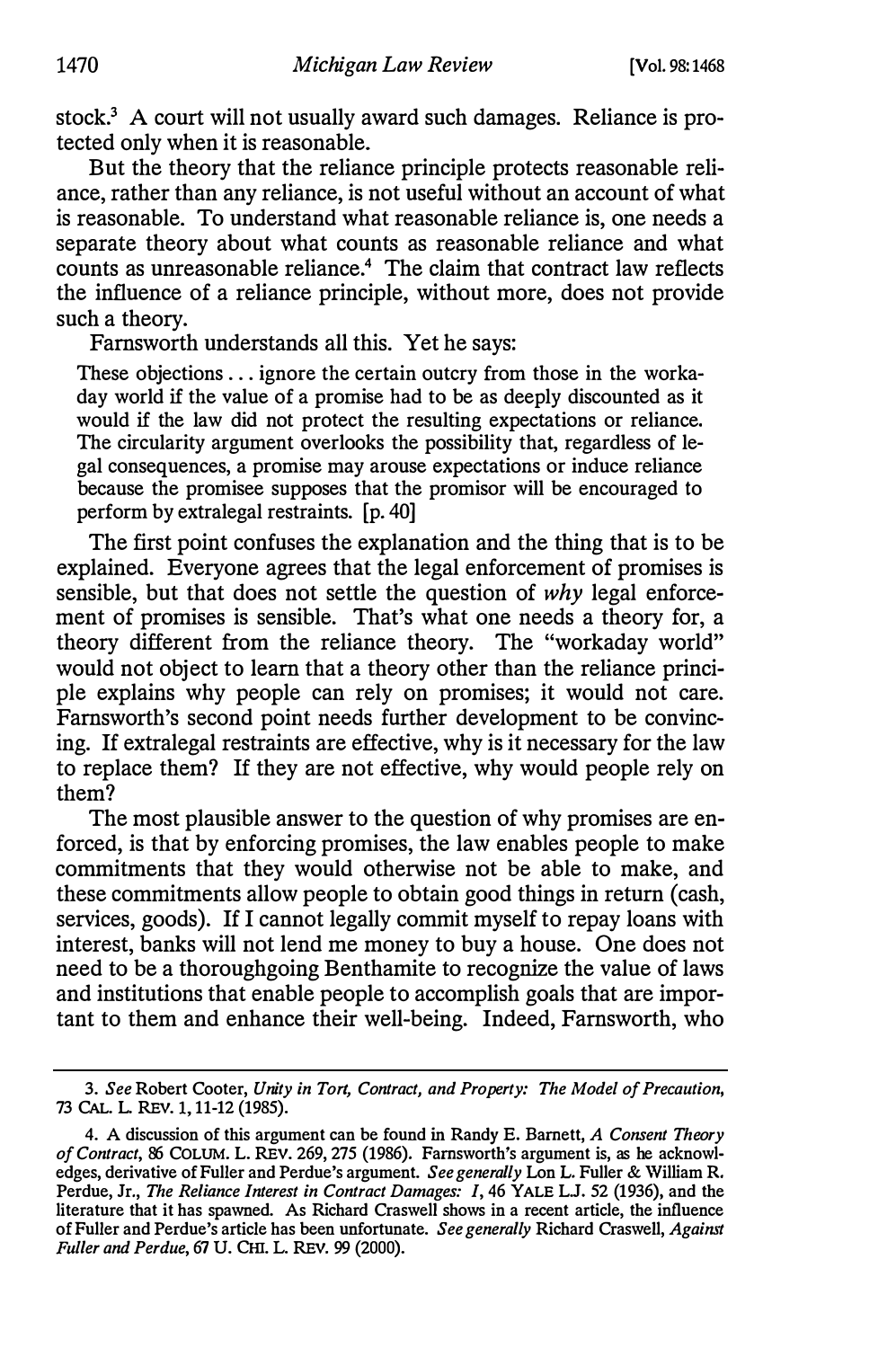does not seem to be a thoroughgoing Benthamite, agrees with this welfarist explanation for the enforceability of promises (see Ch. 1 and pp. 38, 42). But he does not attempt to reconcile the welfarist view and the reliance view that he adopts; indeed, he does not even say what he thinks is the relationship between these two explanations.

The circularity problem dissolves as soon as one sees that the promisor and promisee have a joint interest in taking actions that maximize the expected value of their contractual relationship. This will usually involve (a) the promisor keeping his promise or paying damages, and (b) the promisee engaging in an efficient amount of "reliance," or investment in anticipation of the promisor's performance. Reasonable reliance is then understood as the amount of reliance that maximizes the value of the promise. The law can encourage reasonable reliance by awarding damages upon breach of contract equal to what the promisee would have gained if the promise had been performed and he had engaged in reasonable reliance, whether or not in fact he did.<sup>5</sup>

Farnsworth might agree or disagree with this argument. If he disagrees with it, he should explain why, as it avojds the circularity problem and it has long been a part of the contracts literature. Instead, Farnsworth moves on, and uses his reliance theory, despite its acknowledged defects, to explain various doctrines of contract law.

In Chapter Five, Farnsworth puzzles over the question of why unrelied-upon promises are enforced, which seems to contradict the reliance principle. He concludes that unrelied-upon promises are enforced because. reliance (especially reliance consisting of the forgoing of other opportunities) is difficult to prove (pp. 57-59). This response is not so much wrong as it is unhelpful. Promises that take place within markets are, in a sense, always relied upon. When a buyer commits to buying from a seller, he detrimentally relies by giving up the opportunity to buy from another seller. Promises that occur outside markets are not always relied upon, though they may be. The beneficiary of a gratuitous promise may rely on a promise by shifting his position, but he also may not. When he does, and when doing so increases the value of the promise, there is an argument for enforcing the promise. When he does not, the argument for enforcing the promise is weaker.6 Difficulty of proof is always a consideration for courts, and it is reflected in the use of presumptions, burden-shifting, and other devices of civil procedure. But something more is needed to explain patterns of contract doctrine.

<sup>5.</sup> See Jim Leitzel, Reliance and Contract Breach, 52 LAW & CONTEMP. PROBS., Winter 1989, at 87, 91.

<sup>6.</sup> See Charles J. Goetz & Robert E. Scott, Enforcing Promises: An Examination of the Basis of Contract, 89 YALE LJ. 1261 (1980); Steven Shavell, An Economic Analysis of Altruism and Deferred Gifts, 20 J. LEGAL STUD. 401 (1991).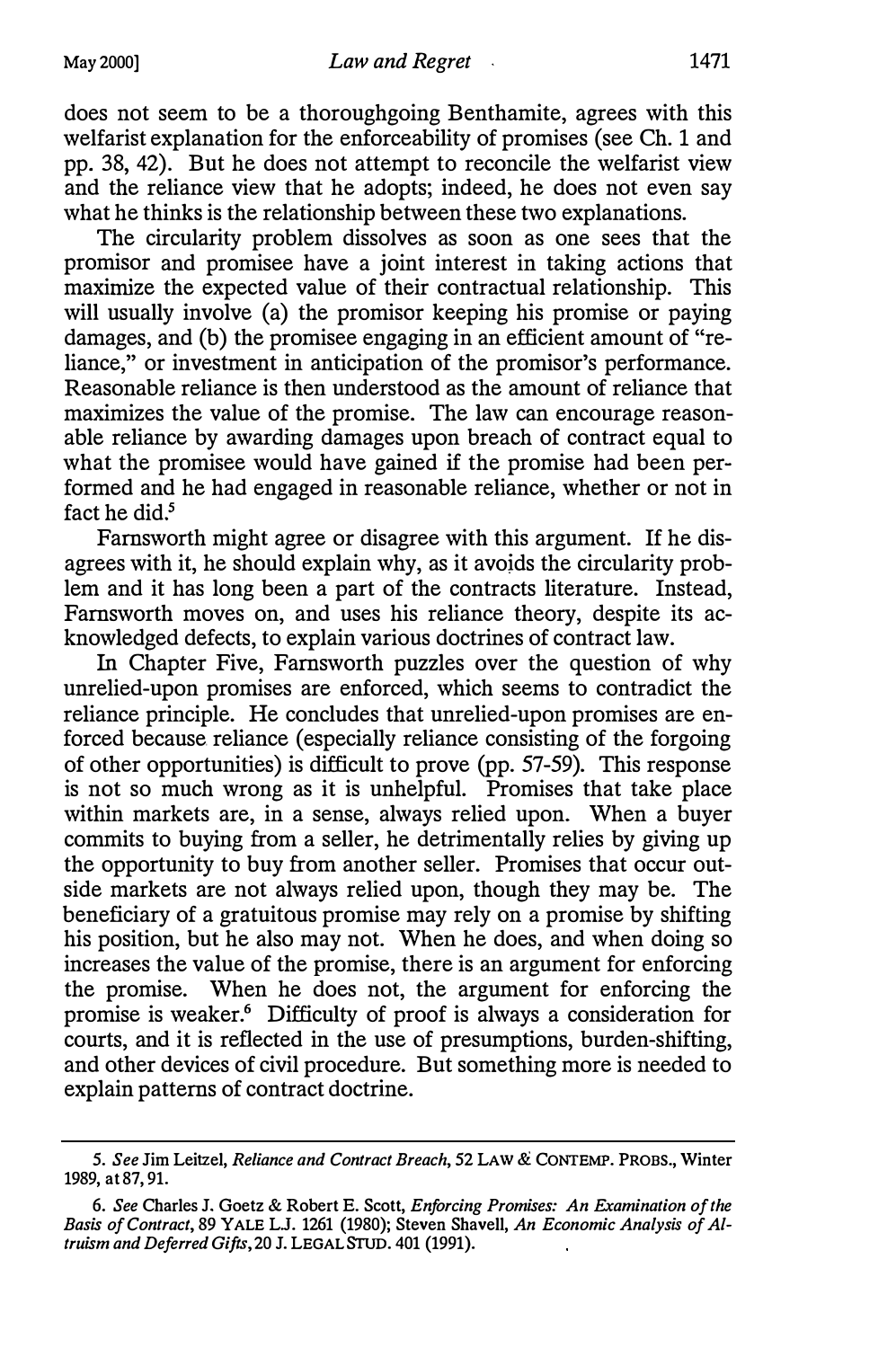A similar point emerges from Farnsworth's discussion of why courts award expectation damages given that (in his view) the reliance principle explains contract enforcement. He argues that the expectation measure of damages is justified, because reliance includes lost opportunities, and "since lost opportunities are hard to prove, expectation is a surrogate measure for reliance."7 Again, lost opportunities are not always hard to prove, and the difficulty of proof is dealt with more easily by giving the promisee a presumption that reliance has occurred. If the reliance principle is so important, why not give the promisor the chance to rebut the presumption by offering proof that the promisee did not incur opportunity costs?

Farnsworth next argues that the expectation measure "produces the apparently satisfying result of forcing the promisor to take into account the contract's value to the promisee when calculating the effects of breach, thereby enhancing the promisor's incentives to perform and encouraging people to deal with promisors" (p. 115). This is a reference to the so-called "efficient breach" theory. Farnsworth does not explain why, if he thinks that reliance is the explanation for contract enforcement, here he adopts an economic or welfarist view. Further, he does not explain why we want to: (1) enhance the promisor's incentive to perform (and if so, why not award damages higher than expectation damages?); (2) encourage people to deal with promisors (even when doing so is unwise?); and (3) ignore other incentives for which the expectation measure is ill-suited, such as the promisee's incentive to take care.<sup>8</sup>

In the second half of his book, Farnsworth turns from commitments (or promises) to what he calls relinquishments and preclusions. Relinquishments and preclusions occur when a person surrenders something that he has to someone else (pp. 120-22). I will ignore the small distinction that Farnsworth makes between them, and focus on what happens when a person makes a transfer  $-$  either as a gift, or as part of an exchange — and then changes his mind and seeks to reverse this transfer.

Farnsworth asks the interesting question why the law treats transfers and promises differently. If I promise to give someone my car as a gift, I generally can change my mind, retract the promise, and keep the car without paying a penalty. But if I actually transfer title to the do-

<sup>7.</sup> P. 115. These claims are staples in the literature, as Farnsworth acknowledges. They derive from Fuller and Perdue, see supra note 4, at 60, and are periodically resurrected, see e.g., Melvin Aron Eisenberg, The Bargain Principle and Its Limits, 95 HARV. L. REV. 741, 788-89 (1982).

<sup>8.</sup> Put more bluntly, Farnsworth wants to use the insights of law and economics, but he does not take the trouble to provide an adequate account of the complexities that the literature has identified. For a recent survey, see Steven Shavell, Contracts, in THE NEW PALGRAVE DICTIONARY OF ECONOMICS AND THE LAW 436, 436-45 (Peter Newman ed., 1998).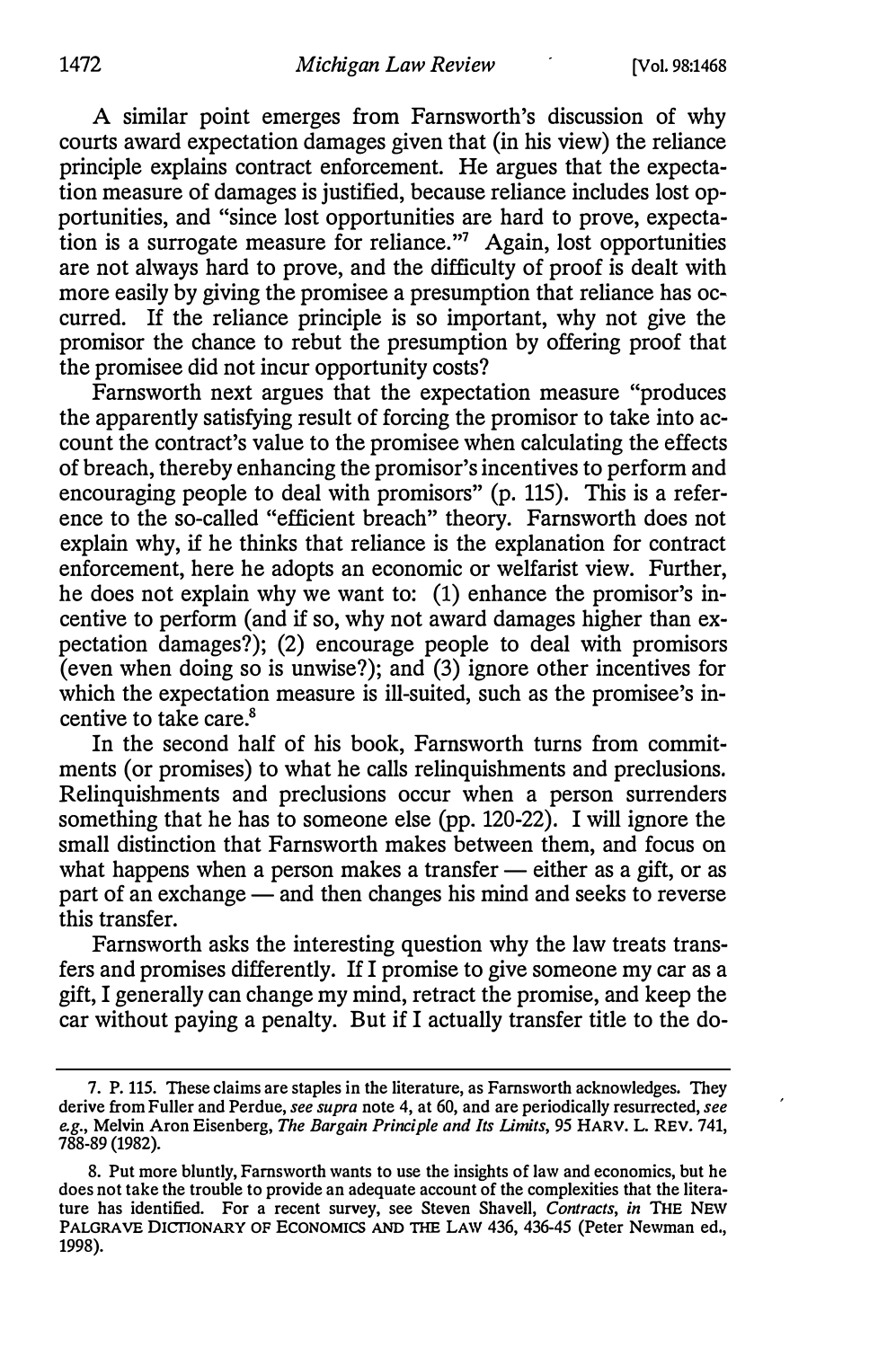nee, I can't change my mind and get the car back. A similar, though less stark, difference applies in the commercial context. If I breach my promise to sell my car to you for \$5000, I have to pay you damages. If, however, I sell my car to you for \$5000, and deliver it to you, I cannot get the car back from you by forcing you to accept payment of the damages that you would receive for breach of contract. Instead, I must obtain your consent. In other words (although not in Farnsworth's), both nongratuitous and gratuitous transferees are protected by a property rule; nongratuitous promisees are protected by a liability rule; and gratuitous promisees are not protected at all (or, if you want, the gratuitous promisor's interest in the promised goods is protected by a property rule).<sup>9</sup>

This pattern is interesting, as other legal scholars have recognized,<sup>10</sup> but what are we to make of it? Farnsworth argues that the "intention principle" explains why transfers are not generally reversible. This will surprise the reader. If Farnsworth believes that the reliance principle, and not the intention principle, explains why *promises* are enforced, why does he then appeal to the intention principle in order to explain why transfers are enforced? As Farnsworth's argument is difficult to follow, I will take it step by step.

Farnsworth first observes that what counts as performance is defined by the parties' intent. In the case of the sale, the parties intend that ownership pass from seller to buyer. By contrast, in the case of a lease or bailment, the parties intend that the transferee will keep the goods only for a certain period of time (pp. 129-31). It is unclear, however, what Farnsworth makes of these examples. He appears to think that they illustrate the relevance of the parties' intentions. But in both cases, a certain right is passed from one person to another  $$ the right to keep the goods for all time, or the right to keep the goods for a certain period of time  $-$  and in neither case can the transferor change his mind and take the goods back (at all in the first case and during the time period, in the second case). Intention explains the right, but it does not explain the remedy, which is the subject of Farnsworth's concern.

To see why this first step is not helpful, observe that Farnsworth could have said the same thing about a promise. When a person promises to make a sale, he promises to transfer title. When he promises to lease an item, he promises to transfer possession for a certain period of time. So intentions control the nature of the property right that will move from one person to another, but they do not explain why a liability rule protects the promisee but a property rule pro-

<sup>9.</sup> See Guido Calabresi & A. Douglas Melamed, Property Rules, Liability Rules, and Inalienability: One View of the Cathedral, 85 HARV. L. REV. 1089 (1972).

<sup>10.</sup> See generally Melvin Aron Eisenberg, Donative Promises, 47 U. CHI. L. REV. 1 (1979); Andrew Kull, Reconsidering Gratuitous Promises, 21 J. LEGAL STUD. 39 (1992).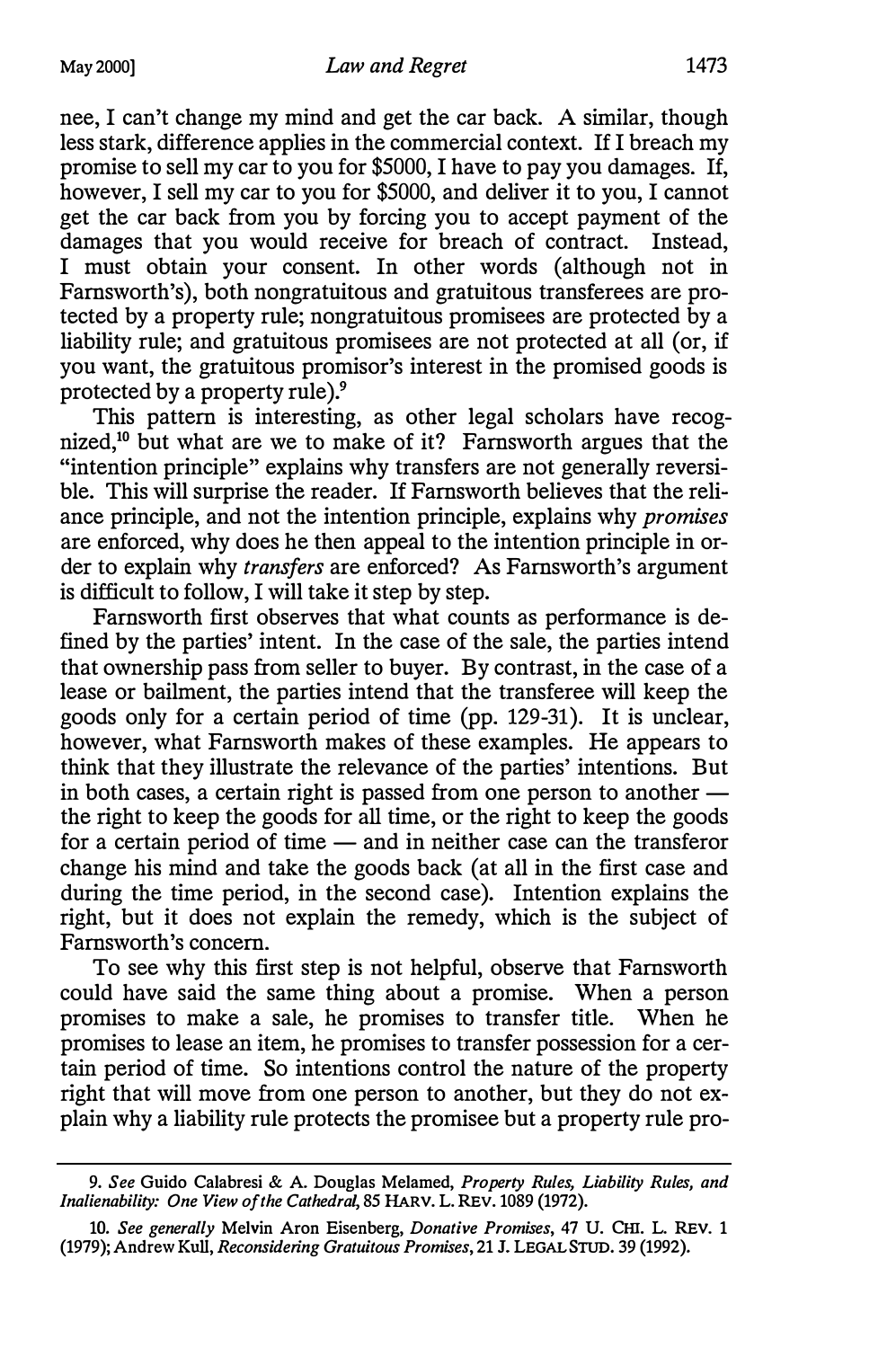tects the transferee. Indeed, when discussing promises, Farnsworth thinks that the reliance principle, not the intention principle, explains the remedy.

Farnsworth's next point is that parties can contractually arrange for the seller to retain an interest in the goods after delivery, so that if the buyer fails to come up with the money, the seller can recover the goods rather than, or in addition to, damages (p. 130). In other words, parties can contractually provide for remedies in certain cases, as well as rights. Farnsworth adds for good measure that a seller may be able to obtain possession-of the goods, even if he does not provide for such a remedy in the contract, if he was unduly influenced by the buyer (pp. 130-31). Farnsworth thus concludes, with some additional complications that need not occupy us here, that the intention principle explains why sellers cannot repossess goods after delivery if the buyer breaches.

It is not clear why Farnsworth thinks that these observations support his claim that the use of property rules to protect the transferee is based on the intention principle. The law gives parties a great deal of freedom to craft property interests, but it also gives parties freedom to craft remedies in case of breach of contract. Yet Farnsworth believes that remedies for breach of contract are based on the reliance principle. His mistake is in thinking that the law's respect for free choice explains anything. The problem he seeks to solve is the law's treatment of regretted decisions exactly in those instances where the parties do not provide an answer by contract. When the parties do not stipulate that the promisor can change his mind, and either not perform a promise or take back some item, the law must supply some default. We need a theory to explain why the law chooses particular defaults; the fact that the law allows people to depart from the defaults is not relevant.

It should be clear by now where Farnsworth goes wrong. He confuses the question of who should get the entitlement with the question of what is the proper remedy. If the intention principle and the reliance principle mean anything (and one should have doubts about whether they do), they mean that a promisee should have the entitlement, and that the transferee should have the entitlement. That is what both parties intend, and that is how both parties rely. But these principles cannot answer the further question of whether the relevant entitlement should be protected by a property rule or a liability rule when the parties do not express an intention. When the parties do not express an intention, either rule is consistent with their intentions and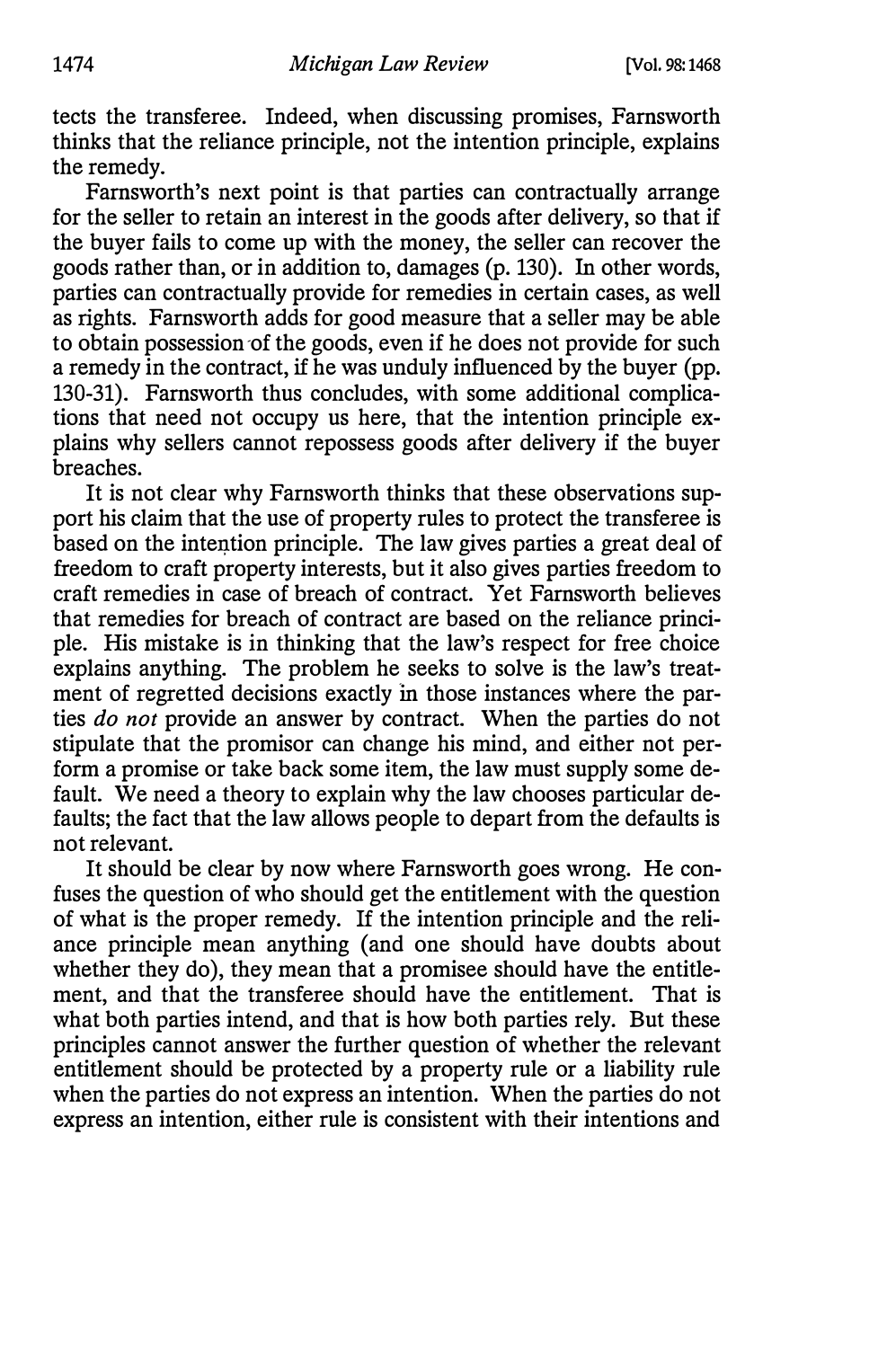either rule can protect, in the loose sense used by Farnsworth, the entitlement holder's reliance.<sup>11</sup>

Farnsworth fares no better when he again invokes the intention principle to explain the law's treatment of gratuitous transfers. He makes two arguments. First, he argues that "a gift speaks to the present," whereas a promise speaks to the future, so "there is less reason for a legal system given to paternalism to protect [the donor] from his own improvidence" (p. 134). The implication is that some intentions matter more than others, but how can we evaluate intentions without having some theory that explains which intentions are pure and which are corrupt? The reference to paternalism is not helpful. The law allows me to promise someone \$100,000 in return for some internet stocks that might have no value tomorrow; why would it not allow me to promise to give away that much money?

Second, Farnsworth argues that "a gift is limited to what one has," so one is "powerless to squander [one's] future by means of a gift" (p. 134). Again, having invoked the intention principle to explain why transfers are enforceable even though gratuitous promises are not, Farnsworth bases his explanation on paternalism. The intention principle can make no sense of the different treatment of gratuitous promises and gratuitous transfers. Both are intended, yet only gratuitous transfers are enforceable.

What, then, explains the patterns of law that we have been discussing? There is not space here to provide a complete theory, but a few observations are in order. First, note that transferees receive stronger protection than promisees. So the theory must show that a person who possesses a good can more effectively invest in it than can a person who merely expects to receive the good in the future. This is plausible because a possessor is likely to have more information about a good than a person who does not yet possess it. The good is in the possessor's hands; he knows best how to store, maintain, and use it. So even if the person who no longer has the entitlement — whether  $transferror$  or promisor  $-$  does turn out to value the good more, the transferor should not be able to violate the transferee's rights as freely as the promisor should be able to violate the promisee's rights. The location of possession distinguishes the two cases.

Second, note that recipients of gifts (including promises) receive less protection than people who receive transfers or promises pursuant to an ordinary exchange contract.<sup>12</sup> This observation suggests that we need a theory for why gifts are treated differently from commercial

<sup>11.</sup> Cf. Richard Craswell, Contract Law, Default Rules, and the Philosophy of Promising, 88 MICH. L. REV. 489 (1989) (arguing that available philosophical theories about promises provide no basis for choosing among default rules).

<sup>12.</sup> See Eric A. Posner, Altruism, Status, and Trust in the Law of Gifts and Gratuitous Promises, 1997 WIS. L. REV. 567, 592-95 (1997).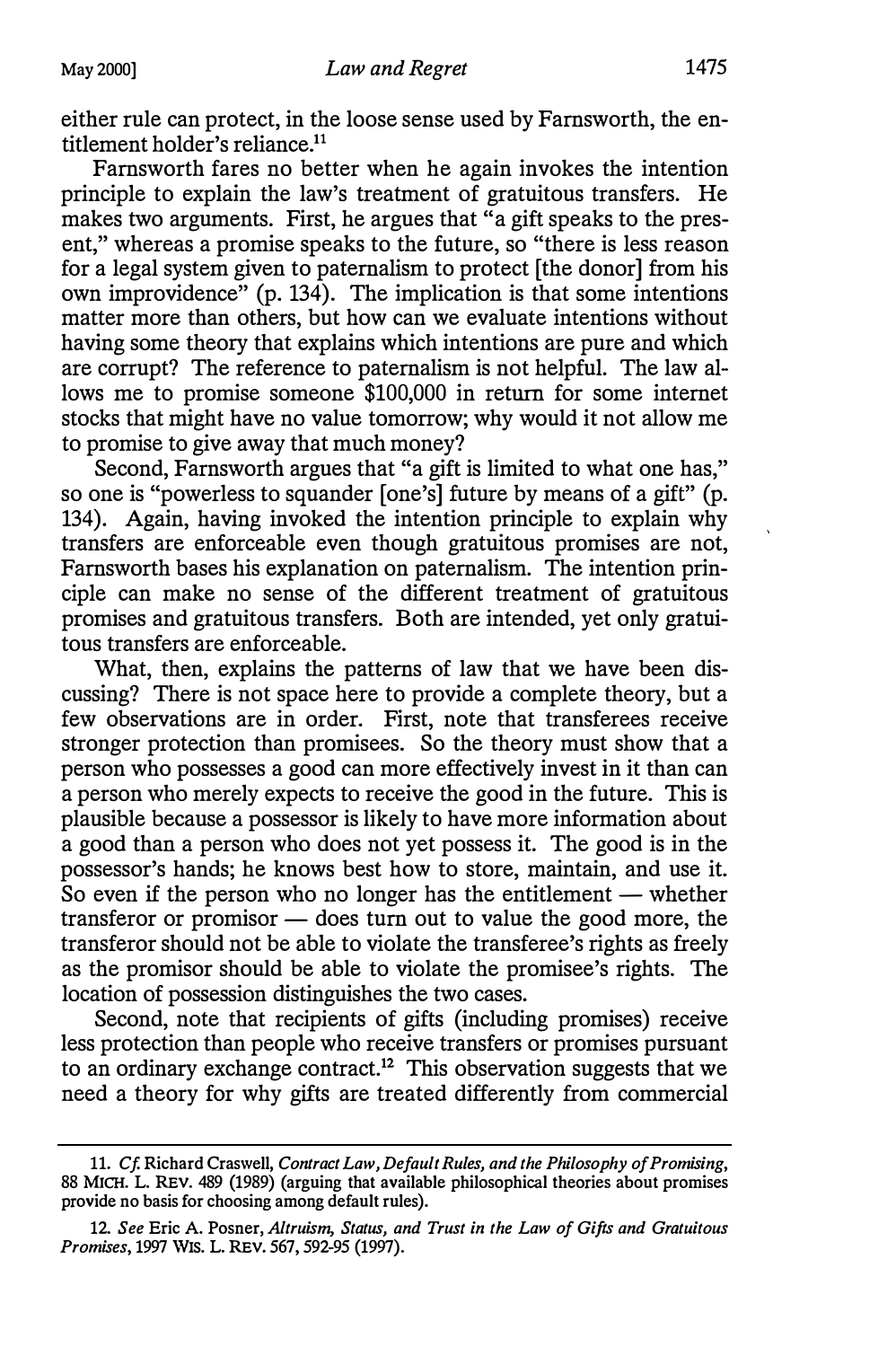exchanges. Perhaps the social value of gifts is more ambiguous than the social value of exchange  $-$  an old theme, about which there are interesting arguments on both sides.<sup>13</sup> Whatever the case, only such a theory, not an appeal to principles of intention or reliance, can explain the law's different treatment of gifts and exchanges. Intentions cannot explain the law because the law regularly violates people's intentions to give gifts. Reliance cannot explain the law because people's reliance depends on what the law is.

\*\*\*

Farnsworth's book is framed by a quotation from Rousseau  $-$  "it is absurd that the will should put itself in chains for the future" (p. 70) - that does not mean what Farnsworth says it means. Farnsworth interprets this statement to mean that an individual would never rationally commit himself to performing some action. But Rousseau means nothing of the sort. The passage from which Farnsworth appears to have taken the quotation concerns the nature of the sovereign (the "general will"), not the interests of an individual's will.<sup>14</sup> It is clear from other passages in the book that Rousseau sees the obvious advantages that accrue to individuals when they make binding commitments.<sup>15</sup>

This does not detract from Farnsworth's substantive claims, but it is symptomatic of the problem with his book. Farnsworth is a thorough and sophisticated scholar of contract doctrine  $-$  this is evident from his superb treatise  $-$  but he does not fully take advantage of the disciplines that might be used to understand that doctrine. Philosophy and literature are mined for quotations but not for ideas. Economic concepts are introduced but not explained or integrated with the argument.16 Insights from sociology and psychology are ignored. Farnsworth seems to think that doctrine itself can supply the principles that will explain it, but it cannot. The doctrine itself has inconsistencies, so narrow principles are falsified and principles broad enough to encompass the contradictions have no critical edge.

Farnsworth's intermittent discussion of the case of Enricho Navarroli illustrates these problems.<sup>17</sup> The state of Illinois had charged Navarroli with drug dealing. The prosecutor promised Navarroli that if he cooperated in the investigation, the prosecutor

16. See supra note 8.

<sup>13.</sup> See id. at 585-92.

<sup>14.</sup> See JEAN-JACQUES ROUSSEAU, THE SOCIAL CONTRACT 69-70 {Maurice Cranston trans., 1968).

<sup>15.</sup> See id. at 60-61.

<sup>17.</sup> See People v. Navarroli, 521 N.E.2d 891 {Ill. 1988).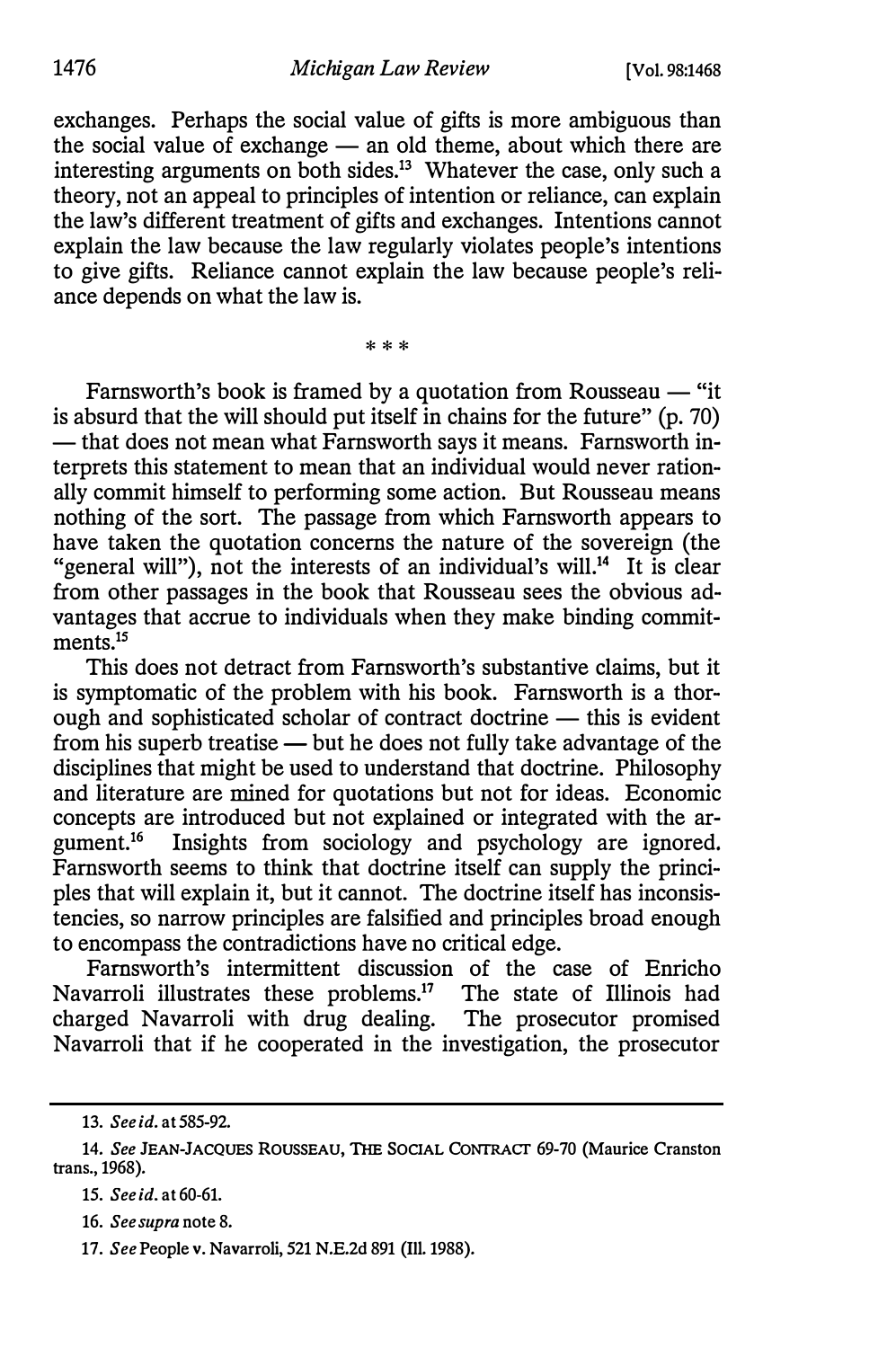would reduce the charges. Navarroli did cooperate, but the prosecutor broke his promise. When Navarroli objected, claiming breach of contract, the trial court held in his favor, but the Supreme Court of Illinois reversed the decision and held for the state. The court held that Navarroli was not denied any of his constitutional rights because he did not plead guilty in reliance on the prosecutor's promise. Navarroli relied by cooperating in the identification of other criminals, not by giving up constitutional rights. Farnsworth's criticism of the court's holding can be quoted in full:

But even if [Navarroli] had no constitutional right, the reliance principle surely justified the relief granted by the trial court. In finding it, with Rousseau, "absurd that the will should put itself in chains for the future," and in allowing the state to change its mind to what Papinian would have called Enricho's "disadvantage," the Supreme Court of Illinois disregarded this widely recognized general principle of contract law. [p. 203]

This argument is unconvincing. Navarroli relied on the prosecutor's promise, but we have seen that reliance is not always sufficient to justify relief. Suppose that a detective told Navarroli soon after picking him up (and after Navarroli waived his constitutional rights) that he would release Navarroli if Navarroli identified another suspect. Navarroli, relying on this promise, identifies another suspect, but the detective breaks his promise to release Navarroli. This kind of deceit is common, and courts do not provide criminals with a remedy when detectives engage in it. The suspect relies, but the reliance has no normative import in the theories that we use to justify the criminal justice system.

It should be clear that sometimes reliance matters while other times it does not matter. How do we decide whether reliance should matter? If we think the police should not break promises made to suspects in custody, then we should punish the detective in my hypothetical. If we think prosecutors should not break promises made to criminal defendants, then we may object to the state's action in the Navarroli case. But we need a theory for why we should think this. That theory might balance a sense of fair play or respect for the autonomy of citizens, on the one hand, and the exigencies of criminal law enforcement, on the other hand, and where that balancing takes us is by no means obvious. We might think that detectives should be able to break promises but that prosecutors should not. The point, though, is that we cannot resolve this question by appealing to the principle of reliance.

One theory is that the prosecutor should take whatever actions maximize the likelihood of successful criminal prosecutions, consistent with constitutional protections. A defender of Navarroli could point out that prosecutors will not be able to extract information from criminal defendants if prosecutors cannot make enforceable promises in return. If courts do not enforce agreements between prosecutors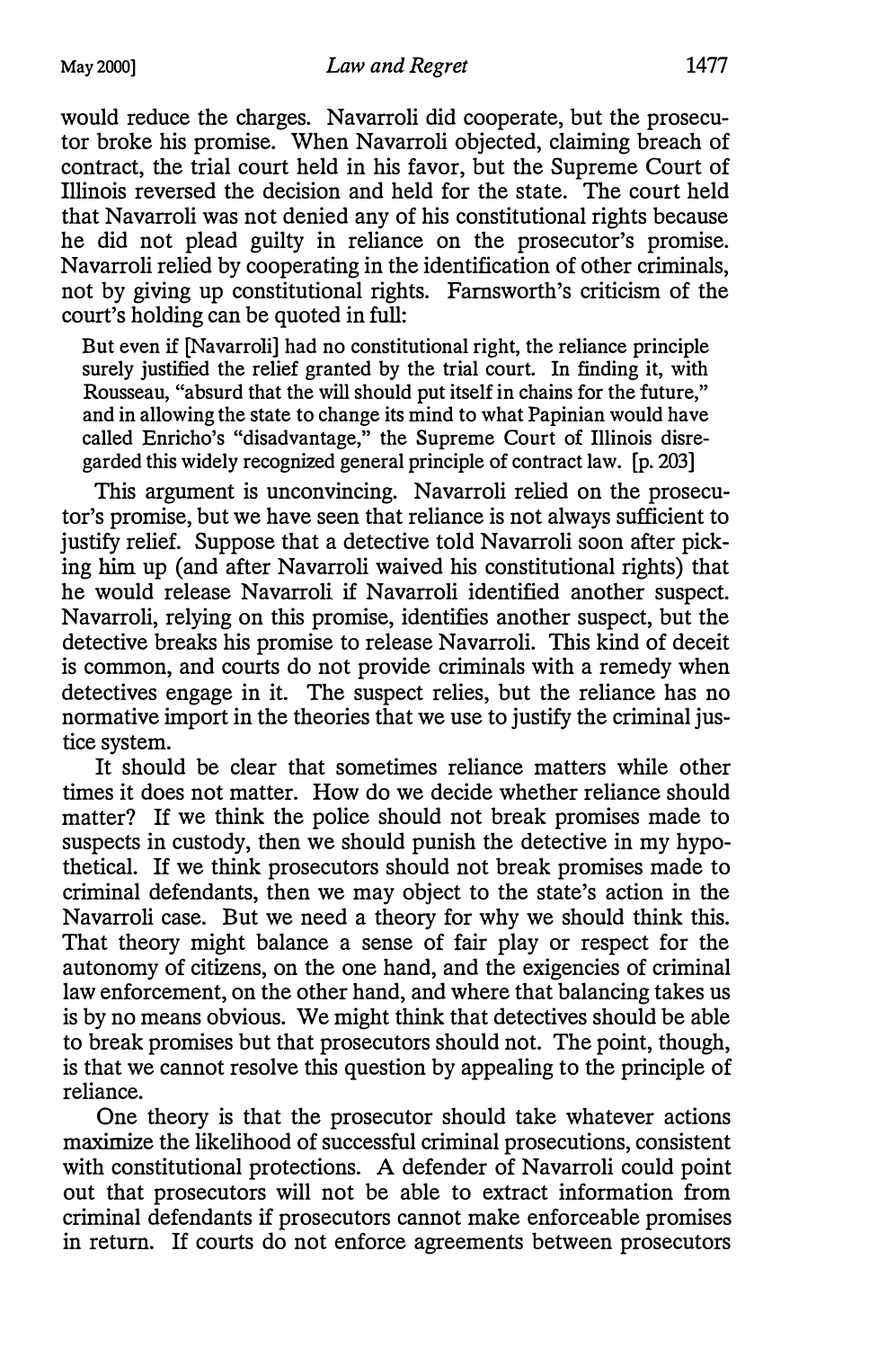and defendants, prosecutors will lose a valuable weapon for fighting  $cmme<sup>18</sup>$ 

But there is a contrary argument. Prosecutors know that if they violate agreements, defendants will not enter them; therefore, prosecutors have every incentive not to violate such agreements, at least if they think that defendants learn about prior violations. Prosecutors violate agreements only when the benefits (such as the capture of a particularly vicious criminal) exceed the harm to the prospects of future cooperation with other defendants. Prosecutors are in the best position to make this tradeoff, not courts; so courts should not enforce agreements that prosecutors violate. True, rogue prosecutors might violate some agreements in order to obtain short-term political gains, and the institution would be better off if courts restrained such behavior. But courts are not well-suited for regulating the internal governance of prosecutor's offices, and supervision is perhaps best left to higher political officials.

Much more can be said about these interesting issues. There are philosophical questions about the proper treatment of regret; sociological questions about the internal organization of prosecutor's offices and the extent to which prosecutorial policy filters down to the street; political and institutional questions about the relationship between courts and prosecutors; economic questions about the optimal design of plea agreements; psychological questions about the ability of criminal defendants to understand plea agreements and to make voluntary decisions in difficult circumstances. But these questions are invisible in the methodology on which Farnsworth relies. One cannot answer hard questions about the design of criminal justice institutions by appealing to abstract notions of reliance, notions that themselves are wrenched from contexts as different as gift-giving among family members and commercial exchange.

\*\*\*

What leads Farnsworth down this path? Farnsworth sees himself as describing the principles of contract law, and he appears to think of principles in the following way. At the highest level, there are normative goals and ideals, including enhancement of well-being and perhaps various deontological constraints. At the lowest level, there are the cases and doctrines themselves, like the consideration doctrine. In between are the principles. These are generalizations about the doctrines and cases, but they are justified only to the extent that they

<sup>18.</sup> This argument was made by the dissent. The dissenting judge did not simply appeal to the reliance principle; he argued that the majority's view would discourage plea agreements. See Navarroli, 521 N.E.2d at 897-900 (Clark, J., dissenting).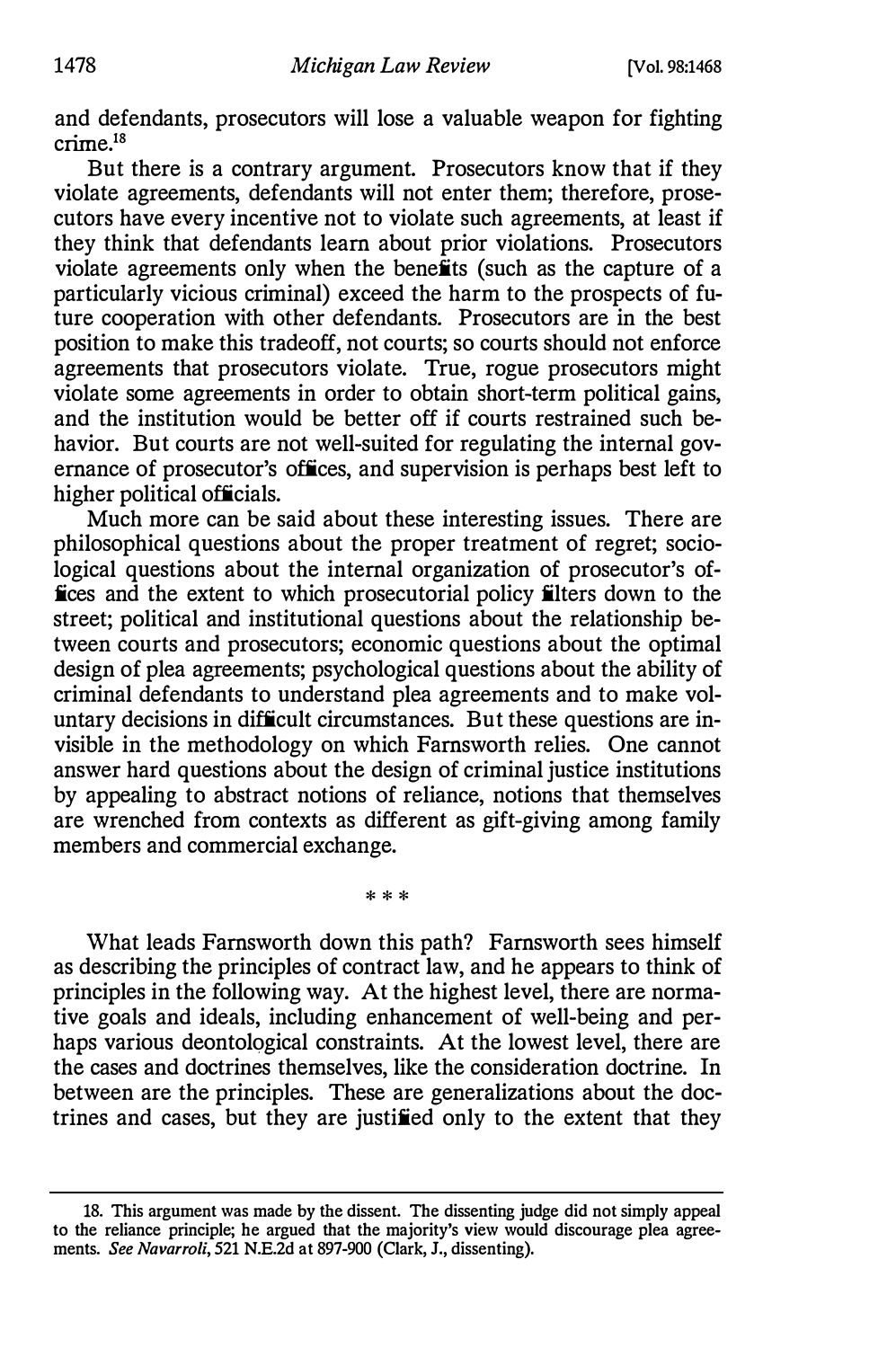make sense in light of our normative ideals. The principles are *inter*mediate between the normative ideals and the cases themselves.

The intermediary role of principles creates tensions, and this can be seen at both the positive and normative levels at which the book operates. Consider first the positive arguments. Farnsworth claims that contract law obeys the reliance and intention principles, as well as other principles. But he notes the many ways in which these principles fail to explain certain doctrines. Farnsworth acknowledges that the reliance principle cannot explain why gratuitous promises to charities are enforceable. He accordingly appeals to the intention principle here (pp. 78-79). But if the intention principle holds, why don't courts enforce gratuitous promises made to non-charities? The answer appears to be, in Farnsworth's mind, that charitable gifts are socially valuable and other sorts of gifts might be impulsive. But then the real positive explanation of the cases is some combination of social values - the desire to promote charitable giving, the desire to protect people from their impulsiveness — and the intention principle plays no role. Farnsworth could have skipped a step by arguing that courts do not enforce gratuitous promises because they think that these promises often are made impulsively, unless the beneficiaries are charities, because the courts think that charities should be promoted. If this is the explanation for the doctrine, it is unnecessary to appeal to intermediate principles like the intention and reliance principles.

A similar point can be made about Farnsworth's normative arguments. For example, he regrets that gratuitous promises that meet some formality are not enforceable. If the enforcement of such promises is desirable, but violates the reliance principle, then the mere fact that the reliance principle can be derived from contract cases (if it can) does not give it normative force. But if the reliance principle does not have normative force, we cannot use it to praise or condemn particular contract cases or doctrines. Yet Farnsworth does exactly that when he criticizes the *Navarroli* court for violating the reliance principle when refusing to enforce the plea agreement.

The problem with Farnsworth's methodology is that the content of the principles depends on their justification. As noted before, no sensible intermediate principle would hold that all reliance should be protected. Rather, only reasonable reliance should be protected, but one needs a theory to explain what reasonable reliance is. Similarly, no sensible intermediate principle would say that all intentions should be protected, and one needs a theory to distinguish intentions that should be protected from those that should not be protected. The intermediate principles, then, do not have a critical edge unless one refers constantly to more general normative ideals, and that is what Farnsworth -does. The result is that the intermediate principles disappear as sources of explanatory power, from both a normative and a positive perspective.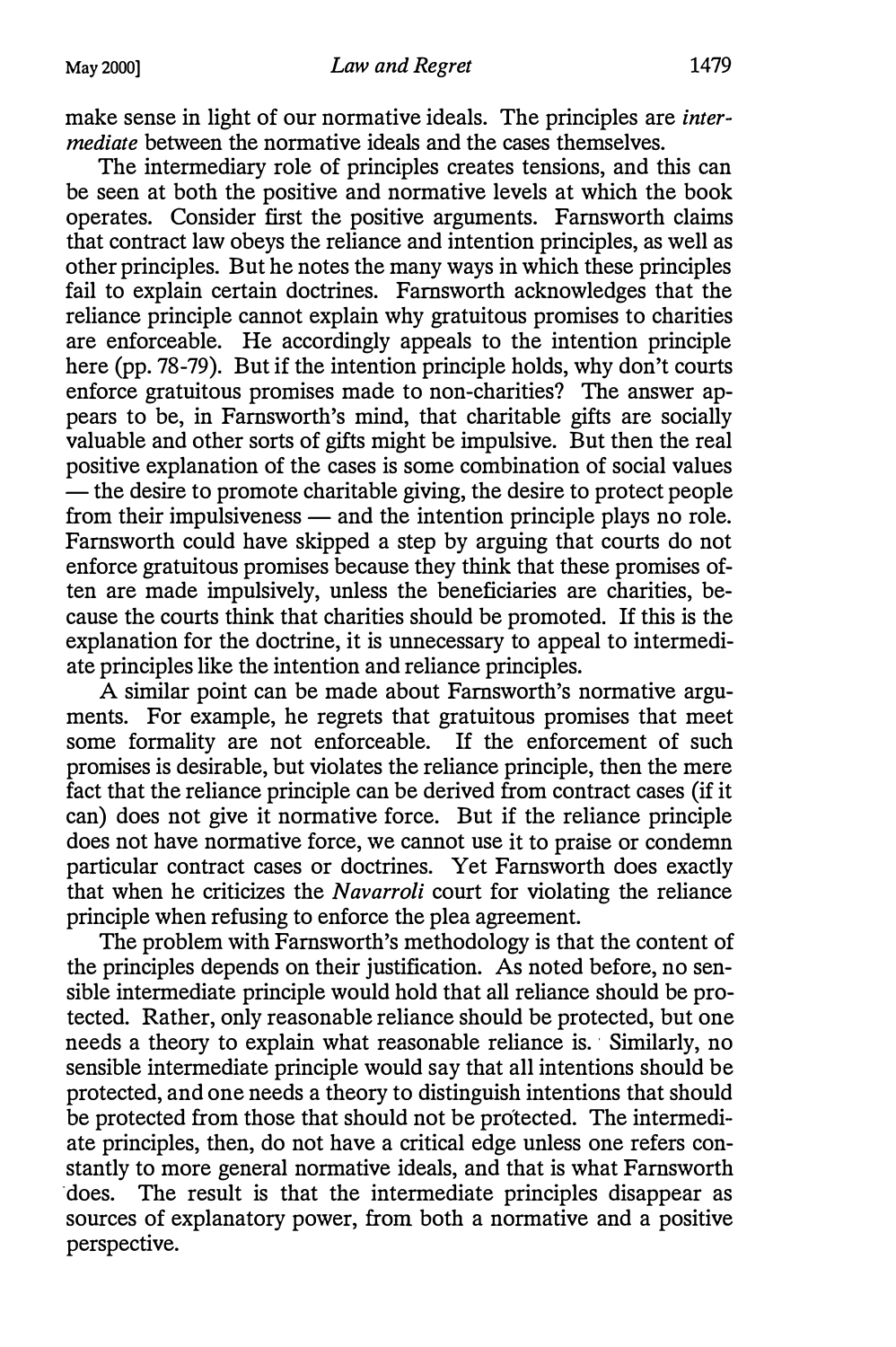The intermediate principles could be understood in another way: as descriptions of general patterns that appear in the doctrine. Various doctrines that might otherwise seem unrelated display interesting consistencies. The consistencies can be described as principles; the principles have no explanatory value, but need to be explained. To explain them, we rely on economic, philosophical, or some other highlevel analysis.

There is nothing wrong with this style of scholarship as an a priori matter, and it has a long and distinguished tradition. The problem is that typically the search for principles takes over and becomes an end in itself. All effort goes toward showing that cases are consistent (or not) with each other, and the higher-level analysis comes through the back door, usually to explain the occasional deviations, so the principles themselves, and most of the law, are left unexplained. This happens repeatedly in Farnsworth's book. A deviation from the intention principle is described as "paternalism," but paternalism is a complex idea, and raises more questions than it answers. What kind of paternalism? Is it justified? And so on. Farnsworth argues that people are, or should be, released from certain commitments when the attractiveness of the commitment is the result of cognitive biases. But what are these cognitive biases? Surely they do not justify releasing a person from every commitment; but if not from every commitment, which ones? Farnsworth says that expectation damages allow efficient breach. But is breach always efficient? When is it efficient, and when is it not?

Many scholars have abandoned the doctrinal approach taken by Farnsworth because that approach takes for granted all of the difficult questions. How would they write a book about the "law of regretted decisions"? One can only speculate, but let me say a few words.

To the economist, regret is not a special or interesting concept. When people make promises, or induce reliance through their conduct, it will sometimes be the case that the joint value of the promisor and promisee's investment will be maximized if the promisor can avoid keeping his promise, perhaps paying damages or perhaps not. Optimal contract law will enforce promises to the extent that maximizes value. Whether or not the promisor regrets his promise is immaterial.

To the psychologist, regret is special. Some psychologists believe that a person's fear of feeling regret will cause him to engage in behavior that is irrational under standard economic assumptions. Whether it follows that the law or the courts have a role in regulating this behavior is a difficult question. But the research project is clear: to show ways in which the law recognizes this cognitive bias.19

<sup>19.</sup> See Chris Guthrie, Better Settle Than Sorry: The Regret Aversion Theory of Litigation Behavior, 1999 U. ILL. L. REV. 43, 62-73 (1999).